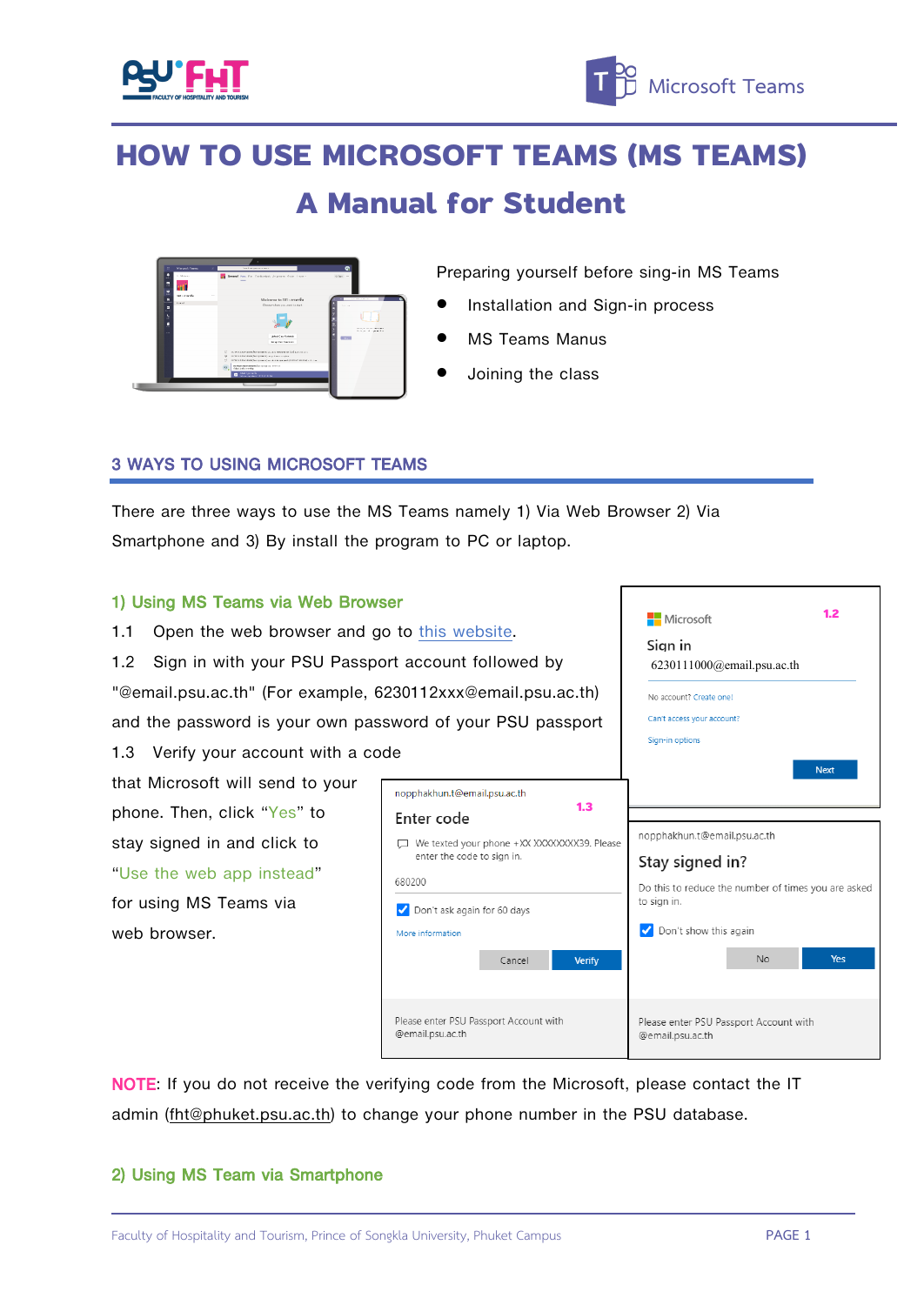



2.1 Download MS Teams with Play Store or Apple Store or Huawei AppGallery and install to your smartphone.

NOTE: In case, you be in China and using Android, please click [this](https://docs.microsoft.com/en-us/microsoftteams/get-teams-android-in-china) link for more information.

 $\overline{M}$ 

2.2 For the sign-in process, you can follow the process 1.2 and 1.3

## 3) Installation to your PC or laptop

3.1 Download the program from this [website](https://teams.microsoft.com/downloads)

3.2 Click "Download Teams" or "More options" to select the program which applies to the other operating systems. Then, install it on your computer.

- For the sign-in process, you can follow the process 1.2 and 1.3

|      | Teams on your desktop. It's just better.<br>$\pm$ Download Teams<br>More options                                                                                                                                                                                                                                                                                                                                                                                                              |                               |               |  |
|------|-----------------------------------------------------------------------------------------------------------------------------------------------------------------------------------------------------------------------------------------------------------------------------------------------------------------------------------------------------------------------------------------------------------------------------------------------------------------------------------------------|-------------------------------|---------------|--|
|      | $x -$<br>$\frac{1}{2} \left( \frac{1}{2} \right) \left( \frac{1}{2} \right) \left( \frac{1}{2} \right) \left( \frac{1}{2} \right) \left( \frac{1}{2} \right) \left( \frac{1}{2} \right) \left( \frac{1}{2} \right) \left( \frac{1}{2} \right) \left( \frac{1}{2} \right) \left( \frac{1}{2} \right) \left( \frac{1}{2} \right) \left( \frac{1}{2} \right) \left( \frac{1}{2} \right) \left( \frac{1}{2} \right) \left( \frac{1}{2} \right) \left( \frac{1}{2} \right) \left( \frac$<br>$\sim$ | Get Teams on all your devices |               |  |
|      | $-1$<br>Desktop                                                                                                                                                                                                                                                                                                                                                                                                                                                                               |                               | Mobile        |  |
| (FR) | $\sim$<br>$\sim$<br>$= -$                                                                                                                                                                                                                                                                                                                                                                                                                                                                     | Windows 64-bit                | $\dot{a}$ iOS |  |
|      | $\sim$<br>$\sim$<br>--                                                                                                                                                                                                                                                                                                                                                                                                                                                                        | <b>III</b> Windows 32-bit     | Android       |  |
|      | <b>Contract Contract Contract</b>                                                                                                                                                                                                                                                                                                                                                                                                                                                             | t Mac                         |               |  |
| œ    |                                                                                                                                                                                                                                                                                                                                                                                                                                                                                               | Linux DEB 64-bit              |               |  |
|      |                                                                                                                                                                                                                                                                                                                                                                                                                                                                                               | A Linux RPM 64-bit            |               |  |

#### MS Teams Menus



#### There are 7 menus as shown below:

Activity: To show all activities and feed that you did in the program. Chat: To contact with the lecturer and/or other students via chat, it can be created as a private or group chat. Teams: A space for group working or classroom Assignments: To create the questions and check the student's answers Calendar: To create the appointment and meeting schedule Calls: To call to your group members as a whole group or individually (The conversation cannot be recorded). Files: To open the files which has been provided in the program.

#### Joining the class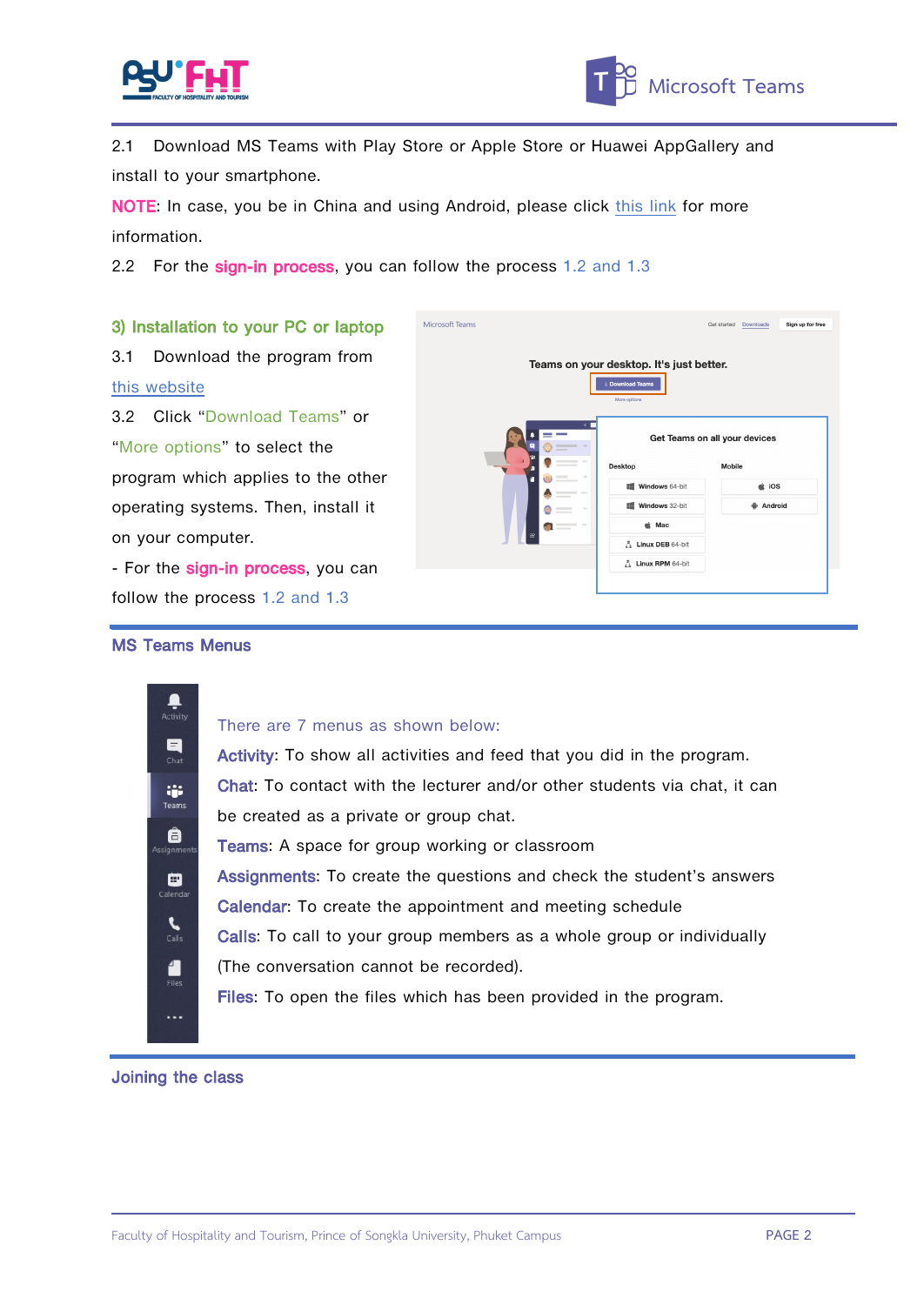

- 1. Click the Link that your lecturer announces in the LMS2.
- 2. Click on "Open Microsoft Teams" (if you have installed MS Teams in your computer)

| Open Microsoft Teams?                                                                    |                                       |  |  |  |  |
|------------------------------------------------------------------------------------------|---------------------------------------|--|--|--|--|
| https://teams.microsoft.com wants to open this application.                              |                                       |  |  |  |  |
| Always allow teams, microsoft, com to open links of this type in the associated app<br>✓ |                                       |  |  |  |  |
|                                                                                          | <b>Open Microsoft Teams</b><br>Cancel |  |  |  |  |

3. Then, click "Join" to send your request t to your lecturer to join the class.



- 4. Waiting for your lecturer to accept your request around 5-15 minutes.
- 5. The class will be shown in your "Teams Menu" **2** Q Sea  $\ddot{\phantom{1}}$ **Teams**  $\blacksquare$ inje<br>Teams **VVVVVVV**  $\bullet$ **ED**<br>Calenda Research Class 1 Introduction to IT TEST1  $\sum_{\text{CMB}}$  $\frac{1}{\pi}$  $\mathbb F$
- 6. Then, waiting for your lecturer to start the online course and click on "Join".

| $\langle \cdot \rangle$ |             | ⋓  | Q Search                                                                                                                                                                 |            |
|-------------------------|-------------|----|--------------------------------------------------------------------------------------------------------------------------------------------------------------------------|------------|
| ۹<br>Activity           | < All teams |    | General Posts Files Class Notebook Assignments Grades<br>TE<br>__                                                                                                        |            |
| 日<br>Over               | т           |    | $\sim$<br>$\mathcal{E}^*$<br>SARAWUT KONGMOH (ศราวุฒิ คงเหมาะ) has added NOPPHAKHUN TUNTISUPHAWONG (นพฤณ ต้นติสุภะวงศ์) to the team.                                     |            |
| <b>ALC</b><br>Teams     | TEST1       |    | O<br>Meeting started<br>4 replies from you and SARAWUT                                                                                                                   |            |
| ê<br>Assignment         | General     | Ŵ. | $\ominus$<br>Meeting ended: 1m 36s<br>$\leftarrow$ Reply                                                                                                                 |            |
| ▩<br>Calendar<br>ъ      |             |    | Õ.<br>Meeting ended: 1m 24s                                                                                                                                              | $\propto$  |
| Calls<br>F              |             |    | $\leftarrow$ Reply<br>$\frac{\partial \phi}{\partial x}$<br>SARAWUT KONGMOH (ศราวุฒิ คงเหมาะ) has removed NOPPHAKHUN TUNTISUPHAWONG (นพคุณ ต้นติสุภะวงศ์) from the team. |            |
| Film                    |             |    | Meeting now                                                                                                                                                              | 00:16<br>s |
|                         |             |    | ۰                                                                                                                                                                        |            |
|                         |             |    | Join<br>ctrittitle<br>die<br>Meeting started                                                                                                                             |            |
|                         |             |    | $\leftarrow$ Reply                                                                                                                                                       |            |